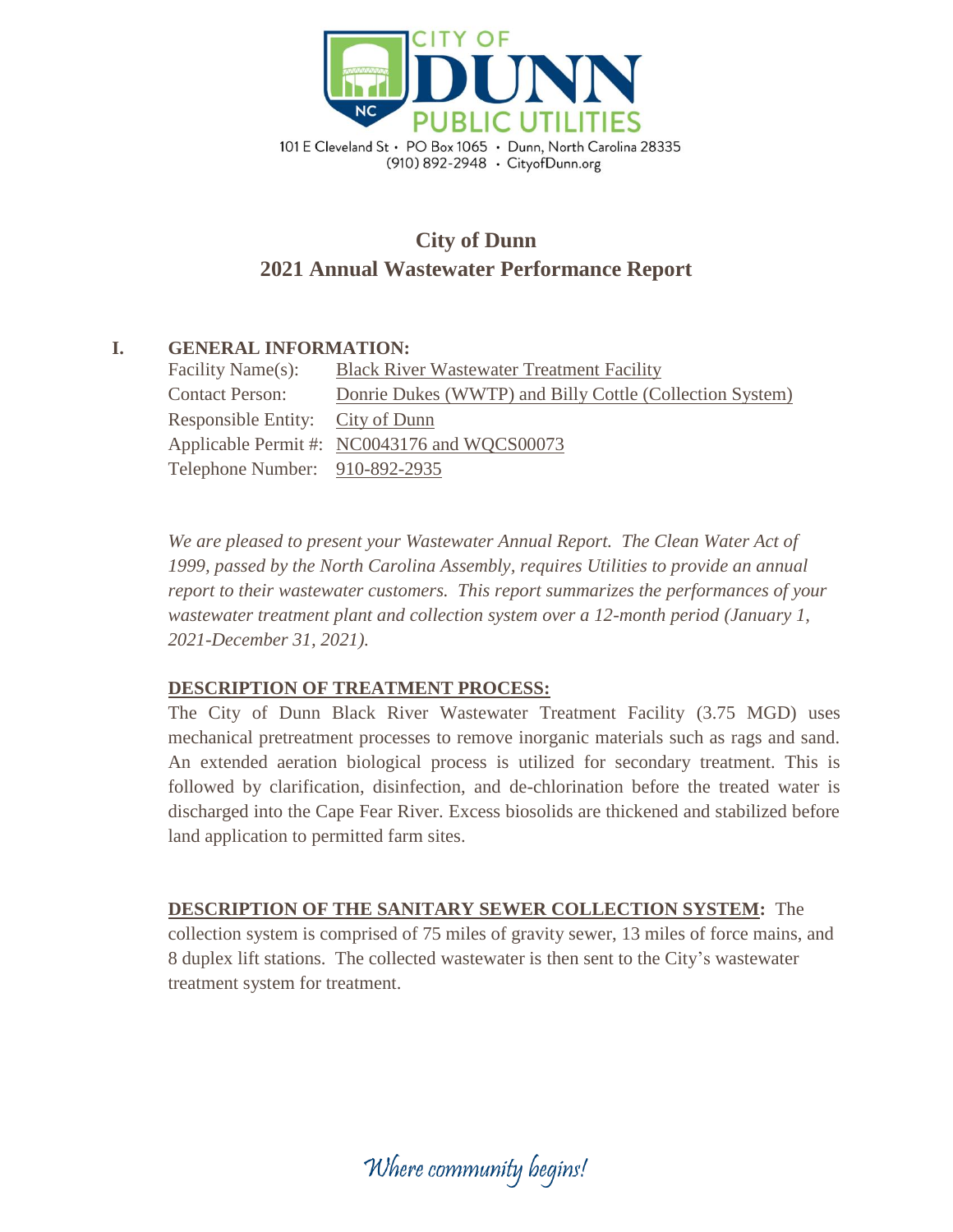**II. PERFORMANCE:** The City of Dunn Black River Wastewater Treatment Facility had three (3) reportable compliance violations in 2021. The average daily flow for the following months exceeded the permitted capacity of 3.75 MGD: January 2021 at 5.26 MGD, February 2021 at 5.82 MGD, and March 2021 at 3.79 MGD.

NCDENR Reportable Sanitary Sewer Overflows (SSOs): During the 2021 compliance period, there were the following reportable SSOs.

| <b>Date</b> | <b>Total</b><br><b>Volume</b><br>(Gallons) | <b>Total Volume</b><br>reaching Surface<br><b>Water (Gallons)</b> | <b>Cause</b>                                             | <b>Location</b>              |
|-------------|--------------------------------------------|-------------------------------------------------------------------|----------------------------------------------------------|------------------------------|
| 1/3/21      | 135,000                                    | 135,000                                                           | Inflow/Infiltration & Severe<br><b>Natural Condition</b> | <b>Eastside Lift Station</b> |
| 1/4/21      | 130,500                                    | 130,500                                                           | Inflow/Infiltration & Severe<br><b>Natural Condition</b> | <b>Black River Outfall</b>   |
| 2/14/21     | 1,896,000                                  | 1,896,000                                                         | Inflow/Infiltration & Severe<br><b>Natural Condition</b> | <b>Black River Outfall</b>   |
| 2/16/21     | 72,000                                     | 72,000                                                            | Inflow/Infiltration & Severe<br><b>Natural Condition</b> | <b>Eastside Lift Station</b> |
| 2/19/21     | 324,000                                    | 324,000                                                           | Inflow/Infiltration & Severe<br><b>Natural Condition</b> | <b>Eastside Lift Station</b> |
| 7/19/21     | 12,000                                     | 12,000                                                            | Inflow/Infiltration & Severe<br><b>Natural Condition</b> | <b>Eastside Lift Station</b> |
| 7/27/21     | 264,000                                    | 264,000                                                           | Inflow/Infiltration & Severe<br><b>Natural Condition</b> | <b>Eastside Lift Station</b> |
| 7/27/21     | 117,000                                    | 117,000                                                           | Inflow/Infiltration & Severe<br><b>Natural Condition</b> | <b>Black River Outfall</b>   |